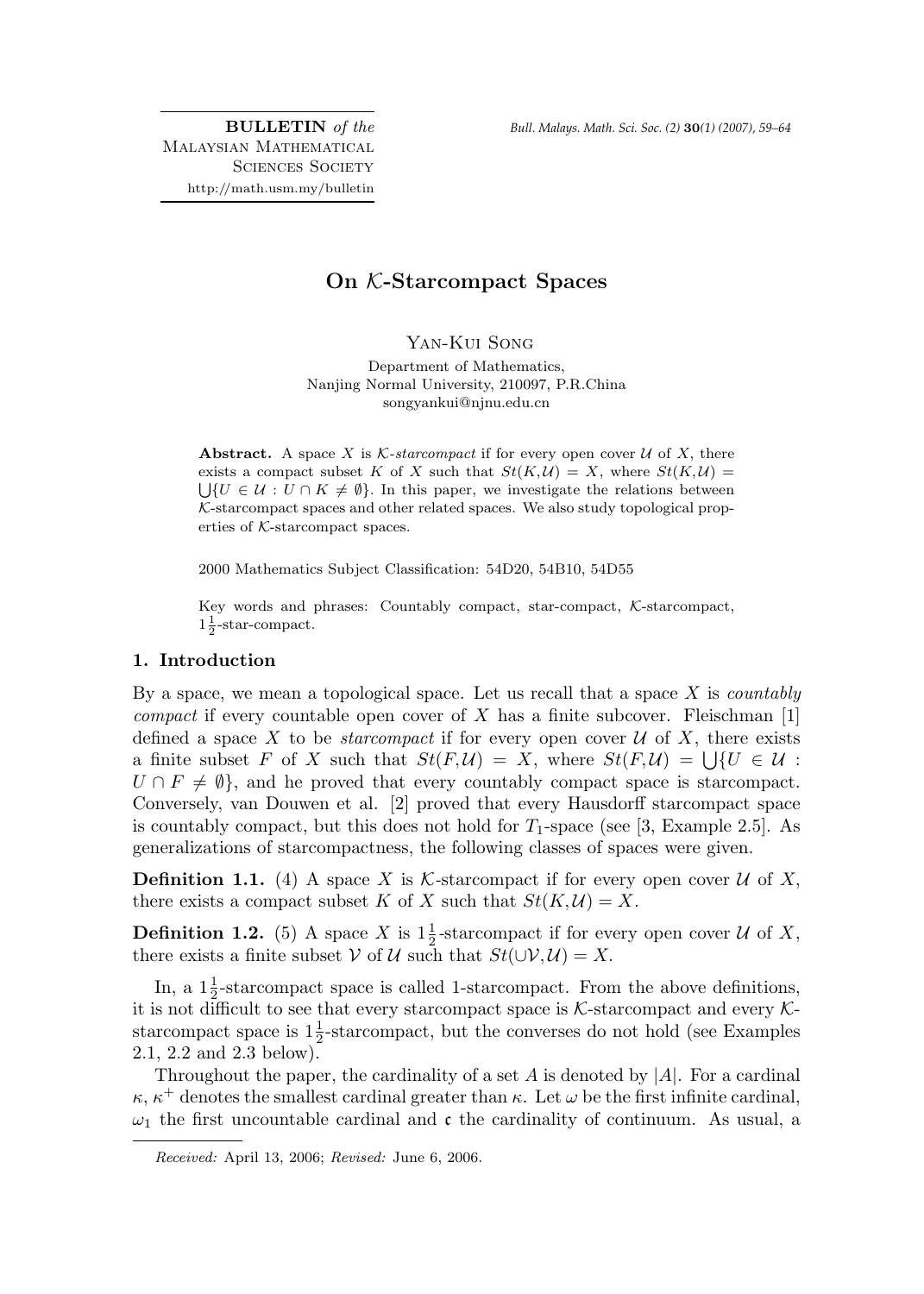cardinal is the initial ordinal and an ordinal is the set of smaller ordinals. When viewed as a space, every cardinal has the usual order topology. For each ordinal  $\alpha$ ,  $\beta$  with  $\alpha < \beta$ , we write  $(\alpha, \beta) = {\gamma : \alpha < \gamma < \beta}$ , All unexplained concepts or symbols are standard as in Engelking [6].

## 2. K-starcompact spaces and related spaces

Fleischman [1] proved that every countably compact space is starcompact. By the above definitions, it is clear that every starcompact space is  $K$ -starcompact and every *K*-starcompact space is  $1\frac{1}{2}$ -starcompact. In [1], van Douwen et al. have proved that every  $1\frac{1}{2}$ -starcompact space is pseudocompact. Since every normal pseudocompact space is countably compact, thus we have the following theorem.

**Theorem 2.1.** Let X be a normal space. Then, the following conditions are equivalent:

- (a) X is countably compact;
- (b)  $X$  is starcompact;
- (c)  $X$  is  $K$ -starcompact;
- (d) X is  $1\frac{1}{2}$ -starcompact;
- (e) X is pseudocompact.

In the following, we show that Theorem 2.1 is not true for the classes of  $T_1$ or Tychonoff spaces. van Douwen et al. [2] have proved that every starcompact Hausdorff space is countably compact, but this does not hold for  $T_1$ -spaces (see [3, Example 2.5]). For a Tychonoff space X, the symbol  $\beta(X)$  means the Cech-Stone compactification of X.

**Example 2.1.** There exists a Tychonoff K-starcompact space X which is not starcompact.

Proof. Let

$$
X = (\beta(\omega) \times (\omega_1 + 1)) \setminus ((\beta(\omega) \setminus \omega) \times {\omega_1}).
$$

To show that X is K-starcompact. Let U be an open cover of X. Without loss of generality, we can assume that  $U$  consists of basic open subsets of X. For each  $n \in \omega$ , there exist an  $\alpha_n < \omega_1$  and  $U_n \in \mathcal{U}$  such that

$$
\{n\} \times (\alpha_n, \omega_1] \subseteq U_n.
$$

Let  $\alpha = \sup{\alpha_n : n \in \omega}$ . Then,  $\alpha < \omega_1$ . If we put  $K_1 = \beta(\omega) \times {\alpha + 1}$ , then K<sub>1</sub> is a compact subset of X and  $\omega \times {\{\omega_1\}} \subseteq St(K_1, \mathcal{U})$ , since  $\langle n, \omega_1 \rangle \in U_n \in \mathcal{U}$ and  $U_n \cap K_1 \neq \emptyset$ , for each  $n \in \omega$ . On the other hand, since  $\beta(\omega) \times \omega_1$  is countably compact, there is a finite subset F of  $\beta(\omega) \times \omega_1$  such that

$$
\beta(\omega) \times \omega_1 \subseteq St(F, \mathcal{U}).
$$

If we put  $K = K_1 \cup F$ , then K is a compact subset of X and  $X = St(K, \mathcal{U})$ . This shows that X is  $K$ -starcompact.

However, X is not countably compact, since  $\{\langle n, \omega_1 \rangle : n \in \omega\}$  is a closed discrete infinite subset of  $X$ . Thus,  $X$  is not starcompact, since every Hausdorff starcompact is countably compact.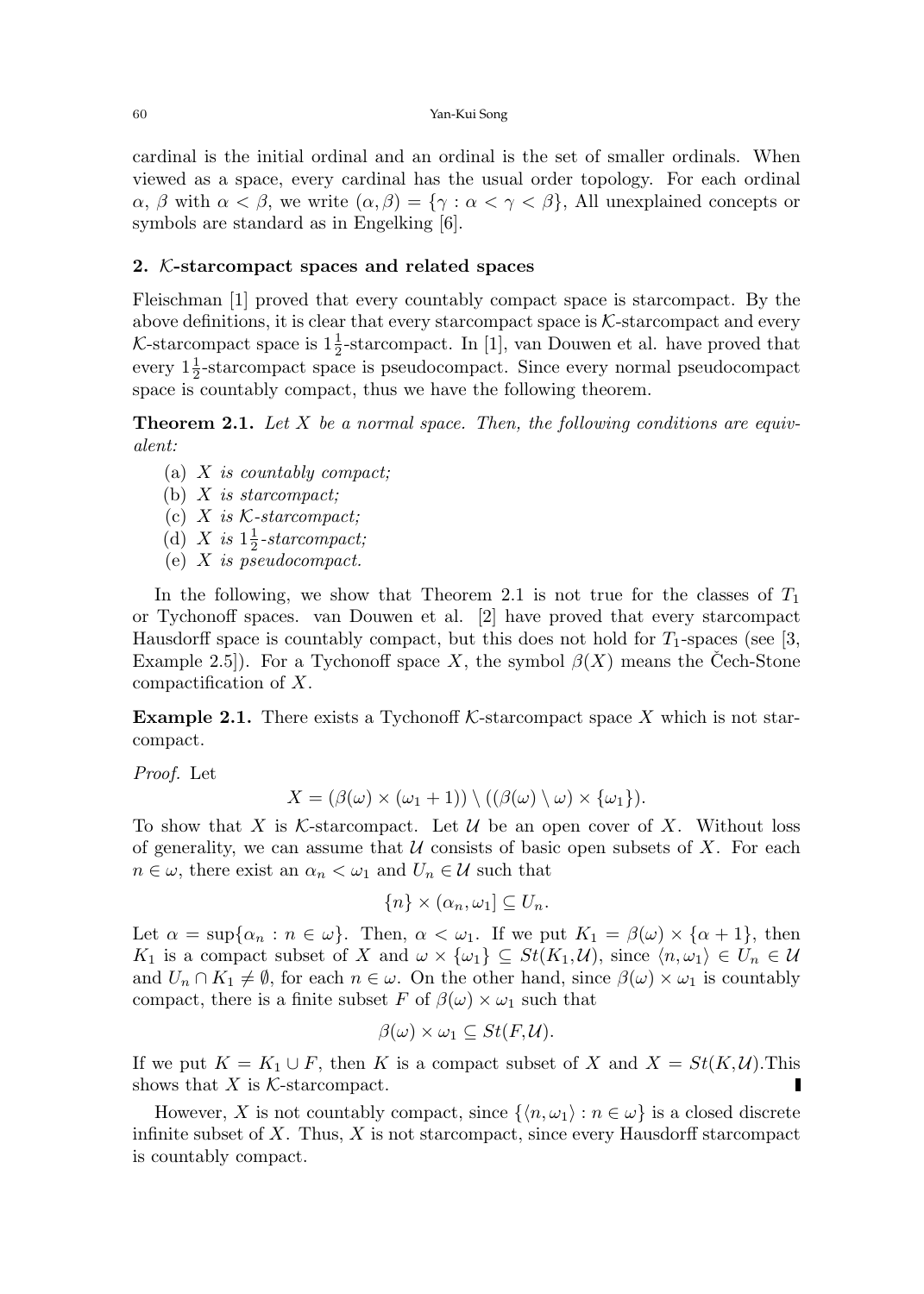**Remark 2.1.** Example 2.1 shows that the closed subset  $\{\langle n, \omega_1 \rangle : n \in \omega\}$  of a Tychonoff K-starcompact space X is not K-starcompact, since it is a closed discrete infinite subset of X.

**Example 2.2.** There exists a  $1\frac{1}{2}$ -starcompact  $T_1$ -space X which is not K-starcompact.

*Proof.* Let  $X = \omega_1 \cup A$ , where  $A = \{a_\alpha \alpha \in \omega_1\}$  is a set of cardinality  $\omega_1$ . We topologize X as follows:  $\omega_1$  has the usual order topology and is an open subspace of X; a basic neighborhood of a point  $a_{\alpha} \in A$  takes the form

$$
O_{\beta}(a_{\alpha}) = \{a_{\alpha}\} \cup (\beta, \omega_1), \text{ where } \beta < \omega_1.
$$

Then, X is a  $T_1$ -space. To show that X is  $1\frac{1}{2}$ -starcompact, let U be an open cover of X. Without loss of generality, we can assume that  $\mathcal U$  consists of basic open subsets of X. Thus, it is suffices to show that there exists a finite subset  $\mathcal V$  of  $\mathcal U$  such that  $St(\cup V, U) = X$ . Since  $\omega_1$  is countably compact, then it is  $1\frac{1}{2}$ -starcompact. Hence there is a finite subset  $V_1$  of U such that  $\omega_1 \subseteq St(\cup V_1, U)$ . On the other hand, if we pick  $\alpha_0 < \omega_1$ , then there exists a  $U_{\alpha_0} \in \mathcal{U}$  such that  $a_{\alpha_0} \in U_{\alpha_0}$ . For each  $\alpha < \omega_1$ , there is  $U_{\alpha} \in \mathcal{U}$  such that  $a_{\alpha} \in U_{\alpha}$ ., Hence we have  $U_{\alpha} \cap U_{\alpha_0} \neq \emptyset$ , by the definition of the topology of X. Therefore  $A \subseteq St(U_{\alpha_0}, \mathcal{U})$ . If we put  $\mathcal{V} = \mathcal{V}_1 \cup \{U_{\alpha_0}\}$ , then  $\mathcal{V}$ is a finite subset of  $\mathcal U$  and  $X = St(\cup \mathcal V, \mathcal U)$ .

Next, we show that  $X$  is not  $K$ -starcompact. Let us consider the open cover

$$
\mathcal{V} = \{\omega_1\} \cup \{O_\alpha(a_\alpha) : \alpha < \omega_1\}.
$$

Let K be a compact subset of X. Since A is discrete closed in X, there exists an  $\alpha_1 < \omega_1$  such that

$$
K \cap \{a_{\alpha} : \alpha > \alpha_1\} = \emptyset;
$$

On the other hand, since  $\omega_1$  is a countably compact space, there exists  $\alpha_2 < \omega_1$  such that  $K \cap (\alpha_2, \omega_1) = \emptyset$ , since  $K \cap \omega_1$  is compact in  $\omega_1$ . Choose  $\beta > \max{\{\alpha_1, \alpha_2\}}$ . Then  $a_{\beta} \notin St(K, V)$ , since  $O_{\beta}(a_{\beta})$  is the unique element of V containing  $a_{\beta}$  and  $O_\beta \cap K = \emptyset$ . This shows that X is not K-starcompact.

**Question 1.** Is there a  $1\frac{1}{2}$ -starcompact Hausdorff (or Tychonoff) space which is not K-starcompact?

Example 2.3. [2, Example 2.2.5] There exists a pseudocompact Tychonoff space which is not  $1\frac{1}{2}$ -starcompact.

#### 3. Topological properties of  $K$ -starcompact spaces

In this section, we study topological properties of  $K$ -starcompact spaces. Example 2.2 shows that a closed subset of a K-starcompact space X need not be  $K$ starcompact. Now, we give an example showing that a regular closed subset of a Tychonoff K-starcompact space need not be K-starcompact. Here, a subset A of a space X is said to be regular closed in X if  $A = cl_X$  int<sub>X</sub> A.

**Example 3.1.** There exists a  $K$ -starcompact Tychonoff space X having a regularclosed subset which is not K-starcompact.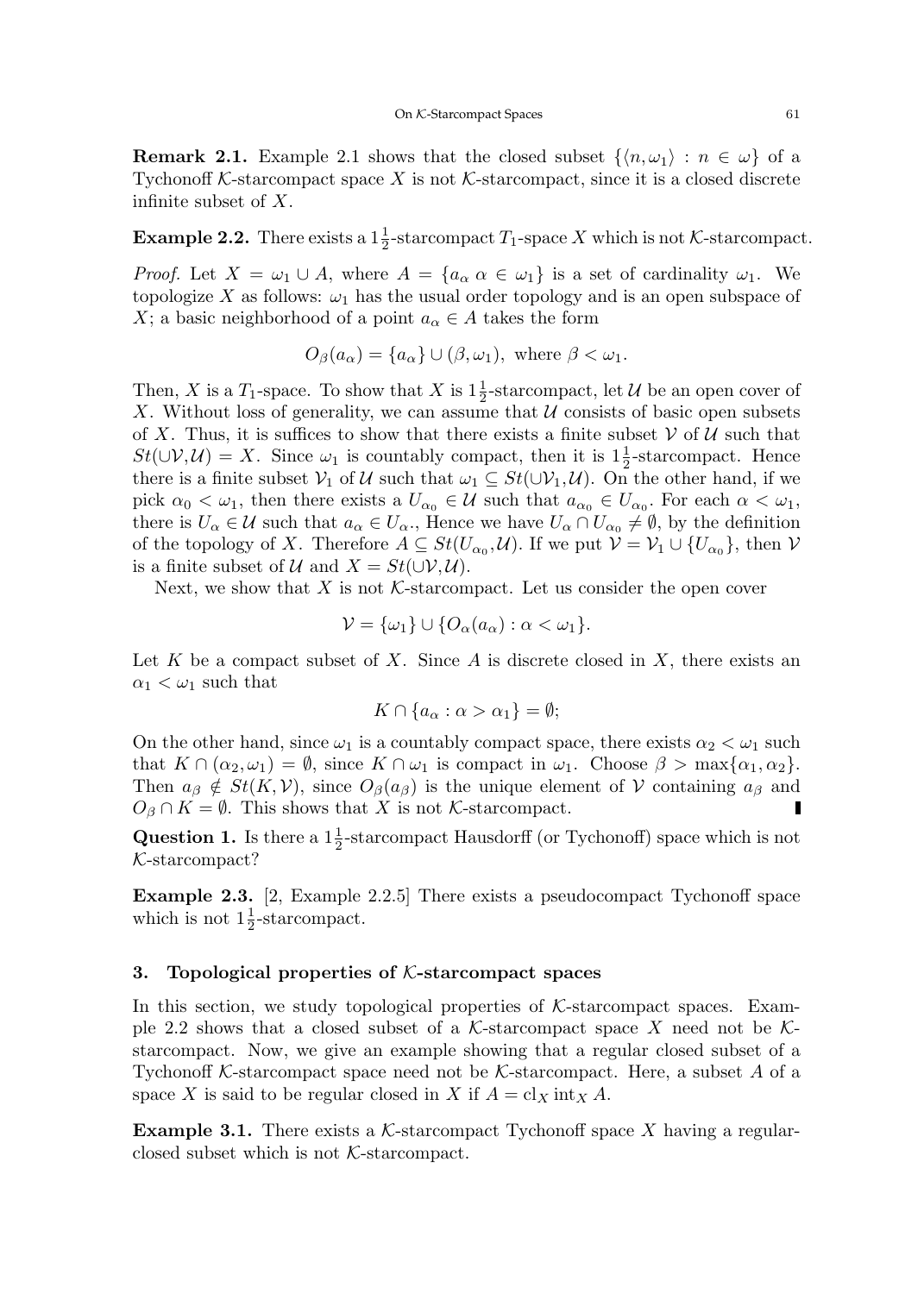*Proof.* Let D be a discrete space of cardinality  $\mathfrak{c}$ . Let

$$
X = (\beta(D) \times (\mathfrak{c}^+ + 1)) \setminus ((\beta(D) \setminus D) \times \{\mathfrak{c}^+\}).
$$

To show that X is K-starcompact. For this end, let U be an open cover of X. Since  $\beta(D) \times \mathfrak{c}^+$  is countably compact, then it is star-compact. Hence there exists a finite subset F of  $\beta(D) \times \mathfrak{c}^+$  such that

$$
\beta(D) \times \mathfrak{c}^+ \subseteq St(F, \mathcal{U}).
$$

It remains to find a compact subset  $K_1$  such that  $D \times {\{\mathfrak{c}}^+\}\subseteq St(K_1,\mathcal{U})$ . For each  $d \in D$ , there exists a  $\alpha_d < \mathfrak{c}^+$  such that  $\{d\} \times (\alpha_d, \mathfrak{c}^+]$  is included in some member of U. Let  $\alpha_0 = \sup{\{\alpha_d : d \in D\}}$ . Then,  $\alpha_0 < \mathfrak{c}^+$ , since  $|D| = \mathfrak{c}$ . Thus, if we put  $K_1 = \beta(D) \times {\alpha_0 + 1}$ , then  $K_1$  is a compact subset of X and  $D \times {\mathfrak{c}^+}$   $\subseteq St(K_1, \mathcal{U})$ . If we put  $K = F \cup K_1$ , then K is a compact subset of X and  $X = St(K, U)$ , which completes the proof. Let  $\Psi = \omega \cup \mathcal{R}$  be the Isbell-Mrowka space, where  $\mathcal{R}$  be a maximal almost disjoint family of infinite subsets of  $\omega$  with  $|\mathcal{R}| = c$  (see Mrówka [7]). Then, the space  $\Psi$  is not  $1\frac{1}{2}$ -starcompact [2, Example 2.25], and hence, it is not  $K$ -starcompact, since every  $\overline{\mathcal{K}}$ -starcompact space is  $1\frac{1}{2}$ -starcompact.

Assume  $X \cap \Psi = \emptyset$ . Define a bijection  $f : D \times {\{\mathfrak{c}}^+\} \to \mathcal{R}$ . Let Y be the quotient space obtained from the topological sum  $X \oplus \Psi$  by identifying p with  $f(p)$  for every  $p \in D \times {\{\mathfrak{c}}^+\}$  and let  $\varphi: X \oplus \Psi \to Y$  be the quotient map. Then,  $\varphi(\Psi)$  is a regularclosed subspace of Y which is not K-starcompact, since  $\varphi(\Psi)$  is homemorphic to Ψ.

Next, we show that Y is K-starcompact. For this end, let  $\mathcal U$  be an open cover of Y. Then, there exists a compact subset  $F_1$  of  $\varphi(X)$  such that

$$
\varphi(X) \subseteq St(F_1, \mathcal{U}),
$$

since  $\varphi(X)$  is homemorphic to X. Since every infinite subset of  $\omega$  has a limit point in  $\Psi$ , the set  $F_2 = Y \setminus St(F_1, \mathcal{U})$  is finite. Consequently, if we put  $K = F_1 \cup F_2$ , then K is a compact subset of Y and  $Y = St(K, U)$ . Therefore, Y is K-starcompact completing the proof.

Concerning the image and preimage of a  $K$ -starcompact space under a continuous map, Ikenaga and Tani [4] have proved the following two theorems.

**Theorem 3.1.** [4] Let  $f : X \to Y$  be a continuous map from a K-starcompact space  $X$  onto a space Y. Then, Y is a  $K$ -starcompact space.

**Theorem 3.2.** [4] Let  $f: X \to Y$  be an open perfect continuous map from a space X onto a  $K$ -starcompact space. Then, X is a  $K$ -starcompact space.

The following example shows that the condition of open perfect can not be replaced by perfect in the Theorem 3.2. We use the Alexandorff duplicate  $A(X)$ of a space X. The underlying set of  $A(X)$  is  $X \times \{0,1\}$ ; each point of  $X \times \{1\}$ is isolated and a basic neighborhood of a point  $\langle x, 0 \rangle \in X \times \{0\}$  is of the from  $(U \times \{0\}) \cup ((U \times \{1\}) \setminus \{\langle x, 1 \rangle\}),$  where U is a neighborhood of x in X.

**Example 3.2.** There exists a perfect onto map  $f : X \to Y$  such that Y is a  $K$ -starcompact space, but X is not K-starcompact.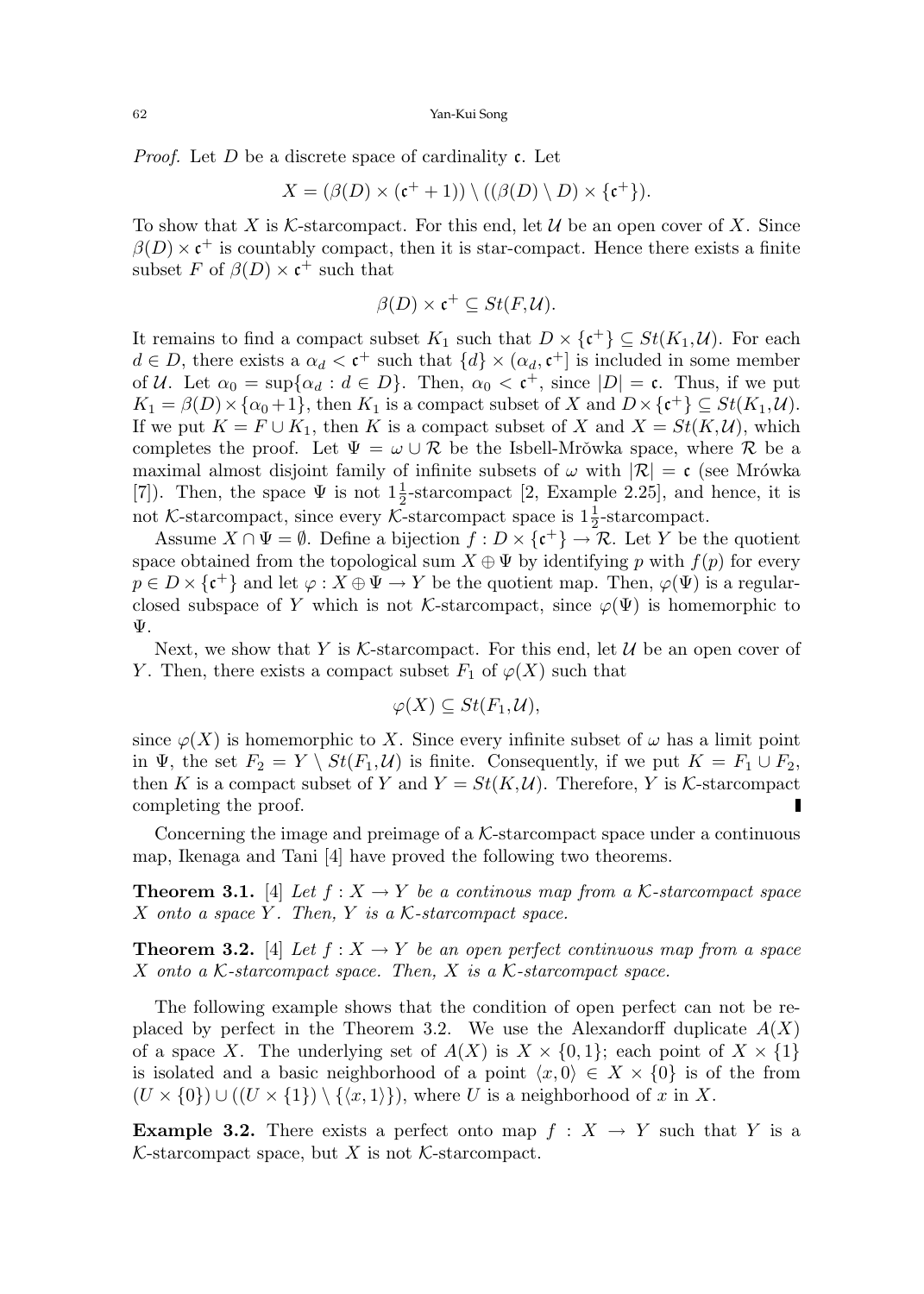*Proof.* Let Y be the space X in the proof of Example 3.1. Then Y is K-starcompact and has the infinite discrete closed subset  $F = D \times \{c^+\}\$ . Let X be the Alexandroff duplicate  $A(Y)$  of Y. Then, X is not K-starcompact, since  $F \times \{1\}$  is an infinite discrete, open and closed set in X. Let  $f: X \to Y$  be the natural map. Then, f is a perfect map, This completes the proof. Г

By Theorem 3.2, we have the following corollary.

**Corollary 3.1.** The product of a K-starcompact space and a compact space is Kstarcompact.

However, the product of two  $K$ -starcompact spaces need not be  $K$ -starcompact. In fact, the product of two countably compact spaces is not necessarily  $K$ -star-ompact.

**Example 3.3.** There exist two countably compact spaces X and Y such that  $X \times Y$ is not K-starcompact.

*Proof.* We define  $X = \bigcup_{\alpha < \omega_1} E_\alpha$ ,  $Y = \bigcup_{\alpha < \omega_1} F_\alpha$ , where  $E_\alpha$  and  $F_\alpha$  are the subsets of  $\beta(\omega)$  which are defined inductively by the following conditions:

- (1)  $E_{\alpha} \cap F_{\beta} = \omega$  if  $\alpha \neq \beta$ ;
- (2)  $|E_{\alpha}| \leq \mathfrak{c}$  and  $|F_{\alpha}| \leq \mathfrak{c}$ ;
- (3) every infinite subset of  $E_{\alpha}$  (resp.  $F_{\alpha}$ ) has an accumullation point in  $E_{\alpha+1}$  (resp.  $F_{\alpha+1}$ ).

Those sets  $E_{\alpha}$  and  $F_{\alpha}$  are well-defined since every infinite closed set in  $\beta(\omega)$ has the cardinality  $2^c$ . Then,  $X \times Y$  is not *K*-starcompact, because the diagonal  $\{(n, n): n \in \omega\}$  is a discrete open and closed subset of  $X \times Y$  with the cardinality  $\omega$  and K-starcompactness is preserved by open and closed subset. Г

We end this section by the following theorem. For a space X let  $l(X)$  denote the Lindelöf number of the space X; that is, the smallest cardinal number  $\kappa$  such that every open cover of X has an open refinement  $V$  with  $|V| \leq \kappa$ .

**Theorem 3.3.** Every Tychonoff space can be embedded in a  $K$ -starcompact Tychonoff space as a closed subspace.

*Proof.* Let  $X$  be a Tychonoff space. If we put

$$
Z = (\beta(X) \times (\tau^+ + 1)) \setminus (\beta(X) \times \{\tau^+\}),
$$

where  $\tau$  is a regular cardinal and  $\tau > l(X)$ , then  $\overline{X} = X \times {\tau^+}$  is a closed subset of Z, which is homeomrphic to X. To show that Z is K-starcompact. Let U be an open cover of Z. Since  $\beta(X) \times \tau^+$  is countably compact, there is a finite subset  $F_1 \subseteq$ such that

$$
\beta(X) \times \tau^+ \subseteq St(F_1, \mathcal{U}).
$$

It remains to find a compact subset  $F_2 \subseteq Z$  such that  $\overline{X} \subseteq St(F_2, \mathcal{U})$ . Denote by  $\mathcal{V}$ the family of all sets of the from  $V = (W(V) \times (\alpha(V), \tau^+)) \cap Z$  (where  $\alpha(V) < \tau^+$ ) and  $W(V)$  is an open set in  $\beta(X)$  ) such that  $V \subseteq U(V)$  for some  $U(V) \in \mathcal{U}$ . Then V is an open cover of  $\overline{X}$ . There exists a subcover  $\mathcal{V}_0 \subseteq \mathcal{V}$  of cardinality  $\leq l(X)$ . If we put

$$
\alpha^* = \sup \{ \alpha(V) : V \in \mathcal{V}_0 \} + 1,
$$